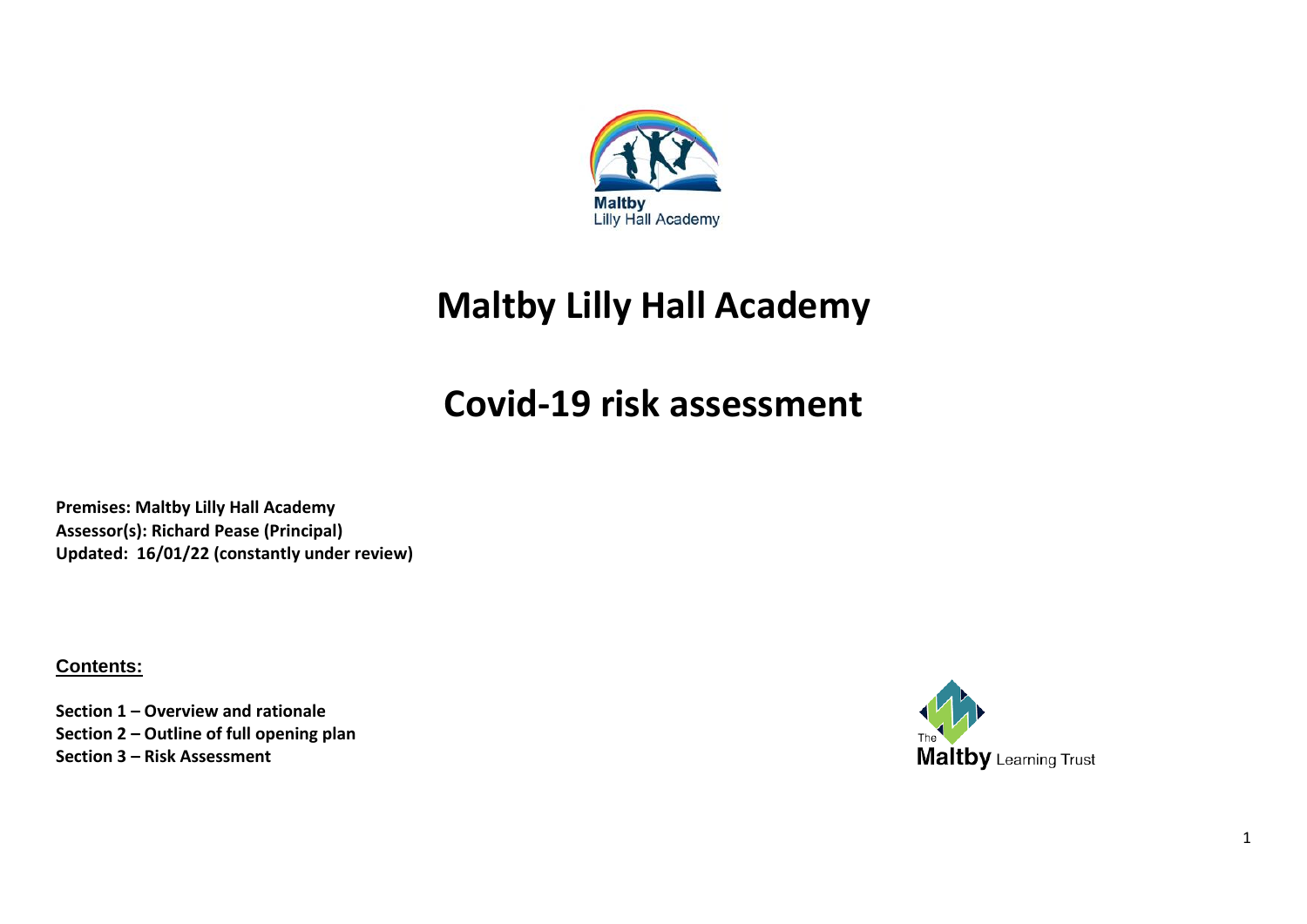## **Section 1 - Overview and rationale**

*"As the country moves to Step 4 of the roadmap, the government will continue to manage the risk of serious illness from the spread of the virus. This marks a new phase in the government's response to the pandemic, moving away from stringent restrictions on everyone's day-to-day lives, towards advising people on how to protect themselves and others, alongside targeted interventions to reduce risk. As COVID-19 becomes a virus that we learn to live with,*  there is now an imperative to reduce the disruption to children and young people's education - particularly given that the direct clinical risks to children are *extremely low, and every adult has been offered a first vaccine and the opportunity for two doses by mid-September.*

*Our priority is for you to deliver face-to-face, high-quality education to all pupils. The evidence is clear that being out of education causes significant harm to educational attainment, life chances, mental and physical health.* 

*We have worked closely with the Department of Health and Social Care (DHSC) and Public Health England (PHE) to revise this guidance".* Schools Covid-19 Operational Guidance.

Underpinning all of these plans will be the safety of both pupils and staff. Our updated plans and risk assessment are based on the government's systems of control to:

- 1. Ensure good hygiene for everyone.
- 2. Maintain appropriate cleaning regimes.
- 3. Keep occupied spaces well ventilated.
- 4. Follow public health advice on testing, self-isolation and managing confirmed cases of Covid-19.

The updated operational guidance for primary schools can be found here: [https://www.gov.uk/government/publications/actions-for-schools-during-the](https://www.gov.uk/government/publications/actions-for-schools-during-the-coronavirus-outbreak/schools-covid-19-operational-guidance)[coronavirus-outbreak/schools-covid-19-operational-guidance](https://www.gov.uk/government/publications/actions-for-schools-during-the-coronavirus-outbreak/schools-covid-19-operational-guidance)

#### **This plan and risk assessment has been created based on the following guidance and advice:**

- Official government guidance for full opening: schools (details outlined above):
- Implementing Protective Measures in Education and Childcare Settings
- Safe working in education, childcare and children's social care
- NEU/GMB/Unison/Unite FAQs and guidance documents.
- CST shared models of good practice
- Each updated Risk Assessment has been shared with governors, staff and parents throughout the year.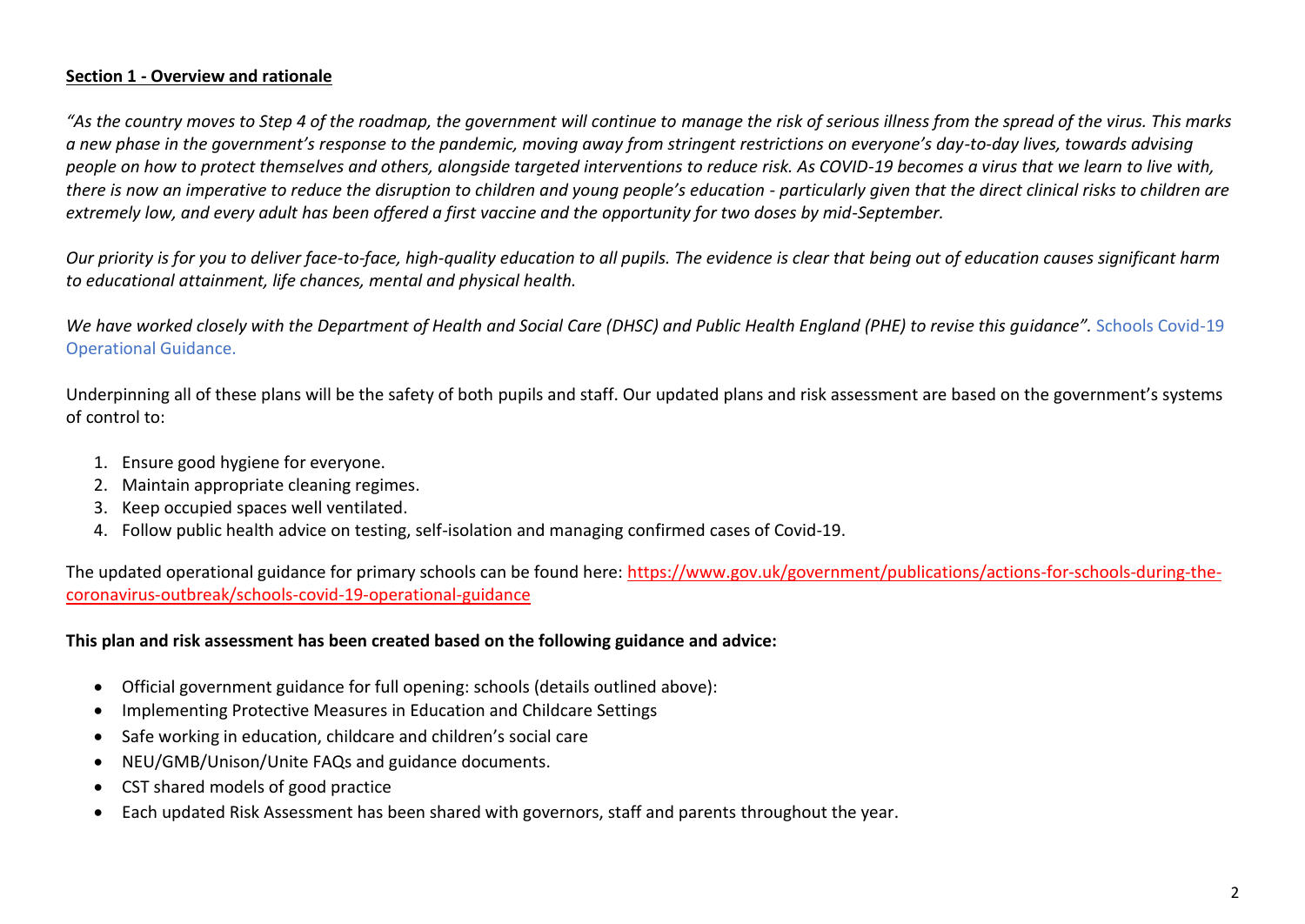#### **Section 2 - Outline of plan**

## **2.1 Systems of Control: Protective Measures**

- The table below outlines the key protective measures the school will take to deliver the four systems of controls identified by Public Health England.
- Further controls are set out in the plan and risk assessment below.

| <b>No</b>      | <b>Essential Control</b>                 | <b>School Actions</b>                                                                                                                                                                             |  |  |  |  |
|----------------|------------------------------------------|---------------------------------------------------------------------------------------------------------------------------------------------------------------------------------------------------|--|--|--|--|
| $\mathbf{1}$   | Ensure good hygiene<br>for everyone.     | All pupils and staff will be reminded to wash hands at regular intervals during the day. This includes before and<br>$\bullet$<br>after visiting the toilet, coughing/sneezing and having a meal. |  |  |  |  |
|                |                                          | All pupils will receive reminders on effective handwashing routines via posters and verbal reminders. The 'catch<br>it, kill it, bin it' approach will be used.                                   |  |  |  |  |
|                |                                          | All classrooms, social spaces and corridors will have adequate lidded bins.<br>$\bullet$                                                                                                          |  |  |  |  |
|                |                                          | Ensuring the control measures identified in the schools Covid-19 operational guidance document are in place and<br>adhered to by all.                                                             |  |  |  |  |
|                |                                          | All staff are encouraged to wear face coverings on corridors                                                                                                                                      |  |  |  |  |
| $\overline{2}$ | Maintain appropriate                     | A reactive cleaner will be in place and has a schedule of cleaning areas most used throughout the day.<br>$\bullet$                                                                               |  |  |  |  |
|                | cleaning regimes.                        | The school will be cleaned every morning before school opens (a specific focus on door handles, desk surfaces).                                                                                   |  |  |  |  |
|                |                                          | Cleaning products will be available in all classrooms and are expected to be used appropriately by staff as and<br>when required.                                                                 |  |  |  |  |
| $\overline{3}$ | Keep occupied spaces<br>well ventilated. | Classroom doors and windows and doors to remain open when appropriate (when there is adverse or cold<br>weather the doors will be shut).                                                          |  |  |  |  |
|                |                                          | Windows in the classrooms will be open when appropriate (when there is adverse or cold weather the doors will                                                                                     |  |  |  |  |
|                |                                          | be shut). When the weather is too cold, the windows will be opened when the room is not occupied over break<br>and lunch to allow for air circulation.                                            |  |  |  |  |
|                |                                          | Classroom doors / other exits may remain open during lesson time, these may be temporarily closed when                                                                                            |  |  |  |  |
|                |                                          | different groups of pupils are moving between groups (e.g for phonics) so not to disturb the quality of teaching<br>and learning.                                                                 |  |  |  |  |
|                |                                          | CO2 monitors in every classroom to ensure ventilation is adequate - where it is not, then ventilation is increased<br>$\bullet$<br>through door and window opening.                               |  |  |  |  |
| $\overline{4}$ | Follow public health                     | If any staff member or pupil develops symptoms they will be sent home immediately and asked to take a lateral                                                                                     |  |  |  |  |
|                | advice on testing, self-                 | flow test (LFT). If this is positive then guidance here should be followed: stay at home guidance for households                                                                                  |  |  |  |  |
|                | isolation and managing                   | with possible or confirmed Covid-19 infection. Individuals may also obtain a PCR test if they so wish.                                                                                            |  |  |  |  |
|                |                                          | Staff members or pupils should remain at home if they develop symptoms or test positive on a LFT test.                                                                                            |  |  |  |  |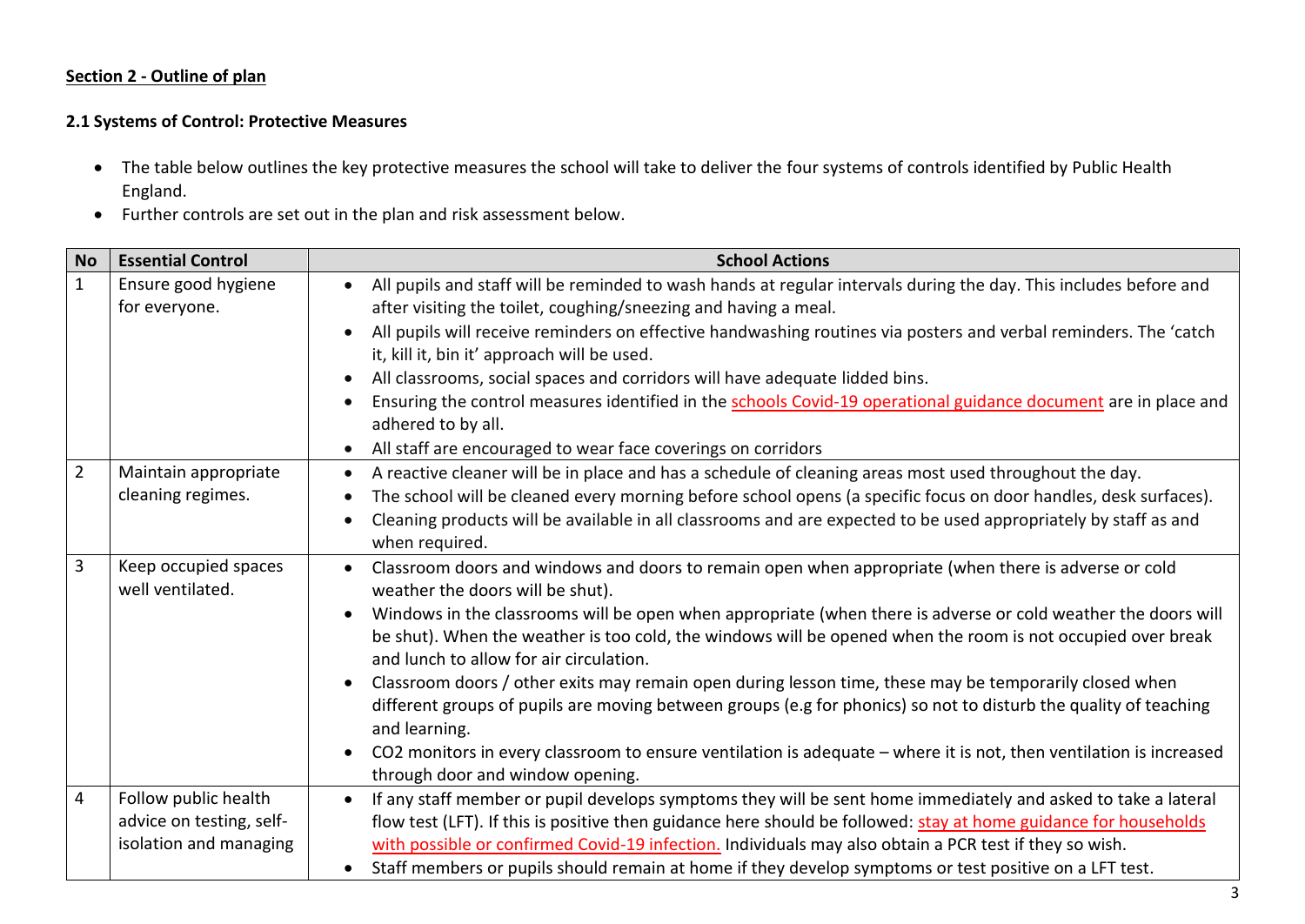| confirmed cases of | If a student develops symptoms whilst at the academy they will be isolated until they are picked up or alternative<br>$\bullet$                                                                                                                                                                                                                                                                                                                                                                                                                                                                                                                                                                                                                                                                                                                                                                                                                                                                                                                                                                                                                                                                                        |
|--------------------|------------------------------------------------------------------------------------------------------------------------------------------------------------------------------------------------------------------------------------------------------------------------------------------------------------------------------------------------------------------------------------------------------------------------------------------------------------------------------------------------------------------------------------------------------------------------------------------------------------------------------------------------------------------------------------------------------------------------------------------------------------------------------------------------------------------------------------------------------------------------------------------------------------------------------------------------------------------------------------------------------------------------------------------------------------------------------------------------------------------------------------------------------------------------------------------------------------------------|
| Covid-19.          | arrangements are made to get them home.                                                                                                                                                                                                                                                                                                                                                                                                                                                                                                                                                                                                                                                                                                                                                                                                                                                                                                                                                                                                                                                                                                                                                                                |
|                    | Close contacts will be identified via NHS Track and Trace. The academy may be contacted by NHS Track and                                                                                                                                                                                                                                                                                                                                                                                                                                                                                                                                                                                                                                                                                                                                                                                                                                                                                                                                                                                                                                                                                                               |
|                    | Trace, if this is the case we will work with the NHS Track and Trace to identify close contacts.                                                                                                                                                                                                                                                                                                                                                                                                                                                                                                                                                                                                                                                                                                                                                                                                                                                                                                                                                                                                                                                                                                                       |
|                    | Pupils and staff will no longer be required to self-isolate if they are contacted by NHS Track and Trace as a close<br>contact of a positive COVID-19 case. Instead, children or staff should take daily LFT tests for 5 days and report the<br>results through the governments online reporting system and to school. While negative, children can attend<br>school, if positive, the child must self-isolate for at least 5 days. If a negative LFT test is obtained on days 5 and 6<br>of self-isolation, then the individual can return to school on or after day 6. If these remain positive, then the full<br>10 days self-isolation must occur, or 2 negative LFT tests are obtained 24 hours apart in the intervening days.<br>School will inform parents if there has been a confirmed covid case in their child's class using our normal<br>$\bullet$<br>channels of communication. In these cases, we will ask parents to undertake regular testing with their child as<br>outlined above. Whilst a child returns a negative test, they should continue to attend school.<br>Any adult in school who is not vaccinated must isolate in line with government guidelines if identified as a close<br>contact. |
|                    | For any child with SEND who struggles with testing or is unable to swab for 5 days, an appropriate testing route<br>will be agreed.                                                                                                                                                                                                                                                                                                                                                                                                                                                                                                                                                                                                                                                                                                                                                                                                                                                                                                                                                                                                                                                                                    |
|                    | <b>Asymptomatic Testing</b>                                                                                                                                                                                                                                                                                                                                                                                                                                                                                                                                                                                                                                                                                                                                                                                                                                                                                                                                                                                                                                                                                                                                                                                            |
|                    | All school staff will continue to take twice weekly LFT tests, and daily tests where necessary.<br>$\bullet$                                                                                                                                                                                                                                                                                                                                                                                                                                                                                                                                                                                                                                                                                                                                                                                                                                                                                                                                                                                                                                                                                                           |
|                    | Any member of staff who tests positive on the lateral flow device test should not attend school and begin self-<br>isolation.                                                                                                                                                                                                                                                                                                                                                                                                                                                                                                                                                                                                                                                                                                                                                                                                                                                                                                                                                                                                                                                                                          |
|                    |                                                                                                                                                                                                                                                                                                                                                                                                                                                                                                                                                                                                                                                                                                                                                                                                                                                                                                                                                                                                                                                                                                                                                                                                                        |

### **2.2 Attendance**

All pupils are expected to attend school full-time. Government guidance has made it very clear that it is vital for **all** children to return to school to minimise the possible longer-term impact of the pandemic on children's education, wellbeing and wider development. Missing out on more time in the classroom risks pupils falling further behind. This means from 6<sup>th</sup> September 2021 the usual rules on school attendance will apply, including:

- parents' duty to secure that their child attends regularly at school where the child is a registered pupil at school and they are of compulsory school age
- school's responsibility to record attendance and follow up absence via the attendance pathway
- the availability to issue sanctions, including fixed penalty notices, in line with the local authority's code of conduct.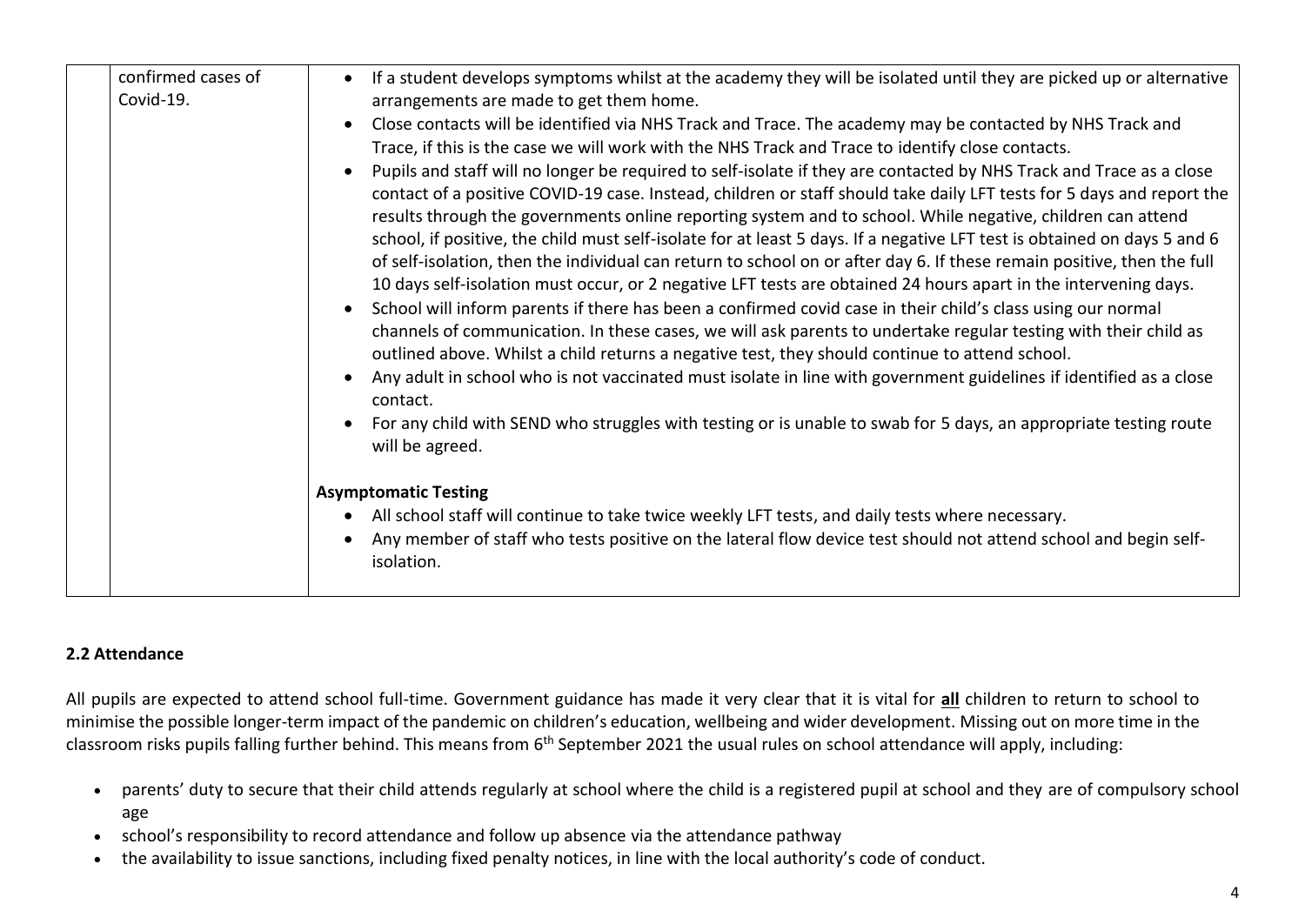A register will be taken at 8:50am each morning for all pupils and at the start of the afternoon session. The school will follow the DfE guidance on absence codes for pupils who fail to attend school.

#### **Covid-19 Isolation related absence**

Only pupils who have contracted Covid-19 or have been instructed to isolate by NHS Track and Trace will be able to access learning from home. All other pupils are expected to attend the academy to access their education. If the child is doing daily LFT tests and returning a negative result, they should continue to attend school.

If a student is absent due to contracting covid-19 or has been instructed by NHS Track and Trace to self-isolate then they will immediately switch to our [remote education offer](https://www.maltbylillyhallacademy.com/learning/home-learning-resources) via Purple Mash

## **2.3 Timings of the school day**

- Pupils will arrive at school for 8.45am and will leave school at 3.15pm (Nursery pupils 8.30-11.30 and 12.30-3.30)
- After school clubs will finish no later than 4.45pm
- Any pupil attending breakfast club will arrive for 8.10am and be taken to class for 8.45am for the start of school

### **2.4 Arrival and entry to the site**

• All pupils and parents will continue to be allowed to arrive and leave through both the Lilly Hall Road entrance and the Cliff Hill gate.

### **2.5 Breaks and lunch times**

- Break times for KS1 and KS2 will be staggered, as will lunchtimes these will be supervised accordingly and catering staff will observe the system of controls.
- Affected classes with an outbreak of Covid-19 will be more isolated. They will eat lunch in their classrooms and have separate break and lunch times.
- Lunches for the rest of school will be served and eaten in the hall.

#### **2.6 Assemblies**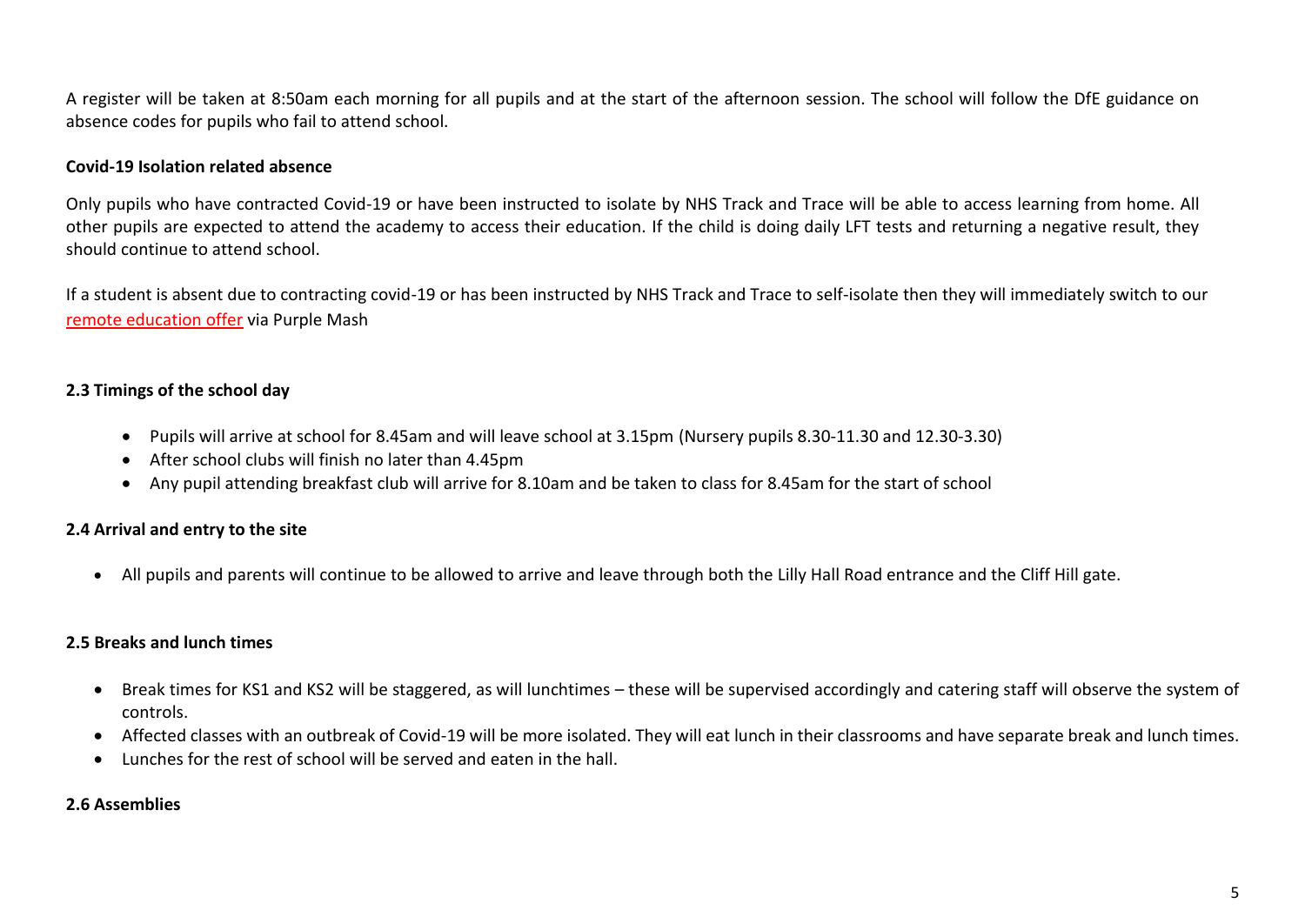• Assemblies are currently remote only. When it is safe to do so, assemblies will take place in the small hall (KS1) and the main hall (KS2). These will initially be staggered (LKS2 and UKS2) with an eventual aim of whole KS2 assemblies later in the term.

### **2.7 Policies**

The following policies are on the academy website:

- First Aid
- Administration of Medicines
- Toileting and Intimate Care
- Attendance
- Safeguarding
- Behaviour
- Remote Learning Guidance
- Health and Safety
- Home/Academy Agreement
- Sickness absence policy

# **2.8 Toilets**

- All toilets in the building will be open.
- Year groups will use their respective toilets as they did pre-pandemic
- Only one student per cubicle should enter the toilets.
- Staff will support the supervision of the use of toilets during break and lunchtime.
- Toilets will be checked regularly by the reactive cleaner
- All cubicles will be disinfected regularly.
- Those staff with a radio can call for assistance in toileting children who require intimate care.
- Reactive cleaners will ensure toilets and toilet door handles are cleaned regularly during the day

# **2.9 Cleaning**

- There will be a reactive cleaner on site from 10am until 2pm.
- In each of these areas, cleaners will disinfect and wipe down all surfaces in these high frequency areas:
	- In toilets
	- Stair railings, entrances to the buildings, empty classrooms, staff room,
	- Entrances to classrooms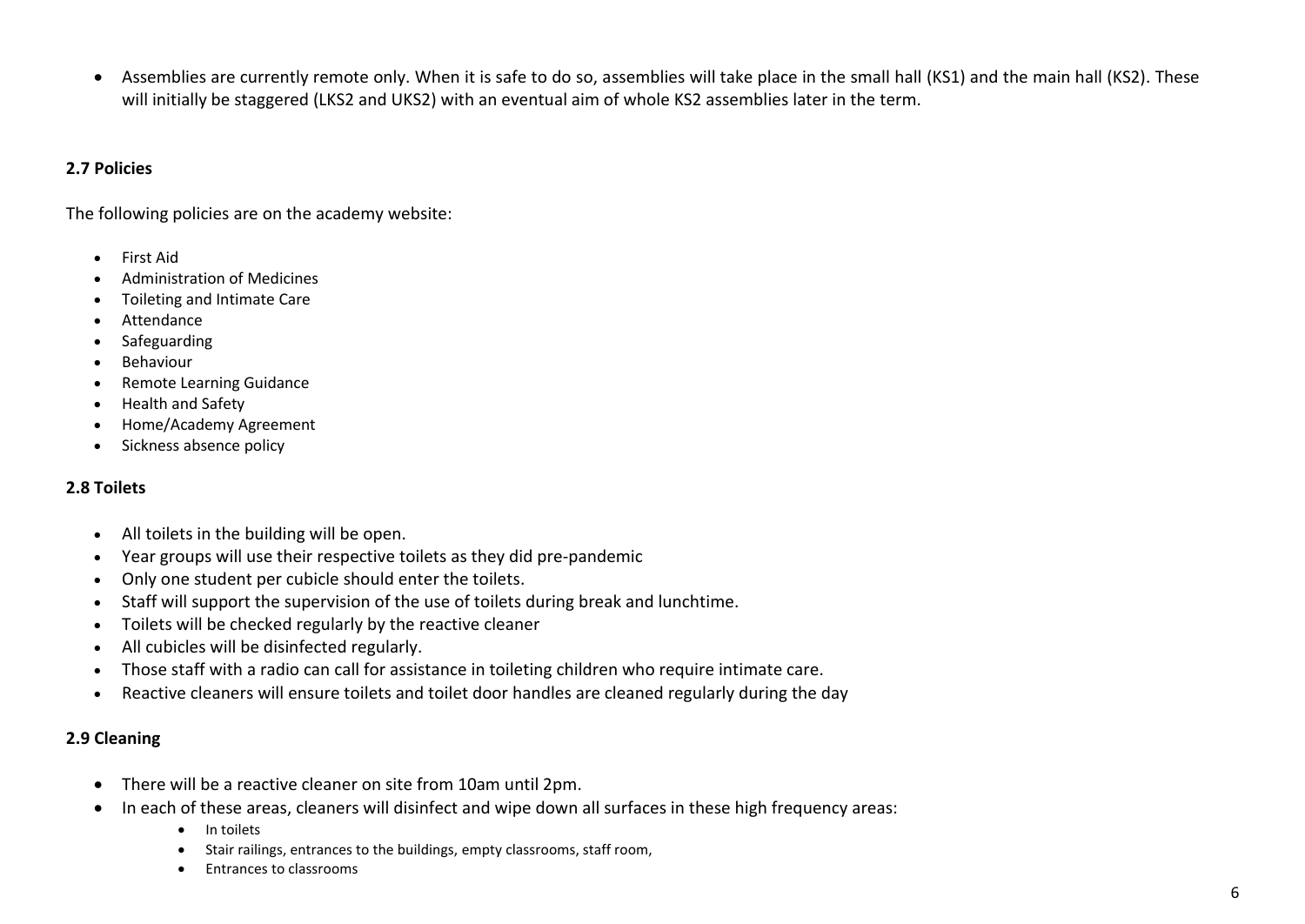- Break and lunch locations before, during and after break and lunchtimes
- The school will be cleaned every morning before school opens
- Nursery will be cleaned between sessions
- Cleaning products will be available to all staff in school and will be used appropriately.

# **2.10 Staffing**

- Teaching assistants are allocated across different year groups, in the event of a localised outbreak, these will be designated classes and will stay with them. Staff will be allocated more flexibly where needed.
- SMSAs are allocated year groups and will stay with those year groups.
- Face coverings are advised on corridors and in crowded spaces such as the dining hall.
- If staffing levels drop to a sufficiently low level then combining classes will be considered.

### **Section 3 – Risk Assessment**

| <b>Hazards identified</b>                                                          | Persons at<br>risk                     | Key questions to review risk                                                                                                                                                                                                     | Overview of information and actions taken regarding the hazard<br>identified                                                                                                                                                                                                                                                                                                                                                                                                                                                                                                                                                                                                                                                                                                                                                                                                                   | <b>Further action</b><br>required (if any) /<br><b>Comments</b>                                                                                          |  |  |  |
|------------------------------------------------------------------------------------|----------------------------------------|----------------------------------------------------------------------------------------------------------------------------------------------------------------------------------------------------------------------------------|------------------------------------------------------------------------------------------------------------------------------------------------------------------------------------------------------------------------------------------------------------------------------------------------------------------------------------------------------------------------------------------------------------------------------------------------------------------------------------------------------------------------------------------------------------------------------------------------------------------------------------------------------------------------------------------------------------------------------------------------------------------------------------------------------------------------------------------------------------------------------------------------|----------------------------------------------------------------------------------------------------------------------------------------------------------|--|--|--|
| 3.1 Infection control                                                              |                                        |                                                                                                                                                                                                                                  |                                                                                                                                                                                                                                                                                                                                                                                                                                                                                                                                                                                                                                                                                                                                                                                                                                                                                                |                                                                                                                                                          |  |  |  |
| 3.1.1 Risk - Spread of<br>COVID-19 due to poor<br>hygiene and infection<br>control | All                                    | Are protective measures in<br>place to ensure lack of potential<br>contamination?<br>Are all staff aware of the<br>2.<br>controls and resources they<br>have at their disposal?                                                  | The table in section 2.1 on pages 4 - 5 outlines the key protective measures the school<br>$\bullet$<br>will take to deliver the nine essential controls identified by Public Health England and the<br>control measures highlighted in Schools Covid-19 operational guidance.<br>Hand sanitiser stations remain in place around the internal and external areas of the<br>academy.                                                                                                                                                                                                                                                                                                                                                                                                                                                                                                            | Keep controls and<br>protective measures<br>under constant review<br>for effectiveness -<br>change where required.                                       |  |  |  |
|                                                                                    | 3.2 Staffing / facilities / compliance |                                                                                                                                                                                                                                  |                                                                                                                                                                                                                                                                                                                                                                                                                                                                                                                                                                                                                                                                                                                                                                                                                                                                                                |                                                                                                                                                          |  |  |  |
| 3.2.1 Staff shortages due to<br>absence may compromise<br>operational safety       | Staff                                  | Calculate grouping sizes/likely<br>1.<br>attendance against number of<br>available staff<br>Calculate groupings against<br>statutory ratios<br>What provision is in place for<br>3.<br>monitoring and adjusting<br>arrangements? | The health status and availability of every member of staff is regularly updated so that<br>$\bullet$<br>deployment can be planned.<br>All staff members are briefed on each other's roles so supervision of groups is covered<br>$\bullet$<br>well and transfer to and from the classroom is smooth.<br>Sufficient cover staff are available and will be used flexibly.<br>$\bullet$<br>Combining classes will be used if necessary.<br>$\bullet$<br>Staff will continue to have individual risk assessments where necessary as per joint union<br>advice.<br>Roles have been reallocated to cover any critical functions where appropriate. Staff have<br>appropriate competences and training to fulfil their roles.<br>There are sufficient qualified first aiders to cover the numbers of staff and pupils on site.<br>Covid-19 response a regular part of each SLT meeting.<br>$\bullet$ | Ensure staff know to<br>inform SLT / line<br>manager of any change<br>of circumstances.<br>Monitor first aid training<br>and arrange where<br>necessary. |  |  |  |
| 3.2.2 Are measures in place                                                        | Staff                                  | Is a paper-based system needed                                                                                                                                                                                                   | Staff will take registers on SIMs at the start of the school day and at the start of the<br>$\bullet$                                                                                                                                                                                                                                                                                                                                                                                                                                                                                                                                                                                                                                                                                                                                                                                          |                                                                                                                                                          |  |  |  |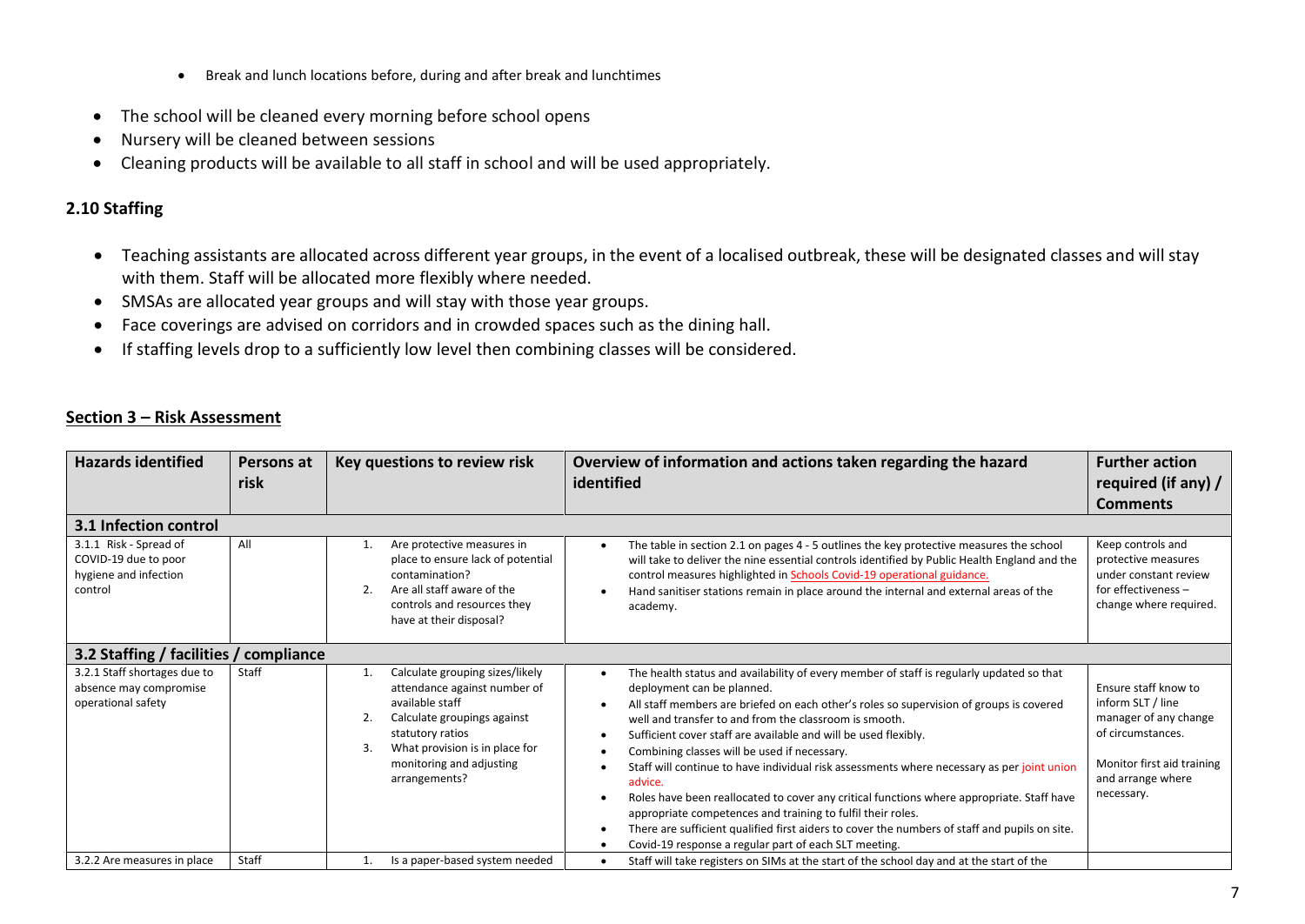| to ensure registration<br>processes are undertaken<br>effectively and accurately?                                                                                       |       | or can SIMs access be provided<br>to all staff for whom it is<br>needed?<br>Are systems in place for<br>2.<br>registers to be completed in a<br>timely manner?<br>Are systems in place for<br>3.<br>registers to be returned to the<br>office with minimal footfall in<br>school?<br>Is school able to differentiate<br>4.<br>between those pupils<br>expected/shielded/ being kept<br>at home / absent due to illness/<br>absent due to safeguarding<br>concerns<br>Has thought been given to how<br>5.<br>late arriving pupils will be taken<br>to groupings?<br>What provision is in place for<br>6.<br>monitoring and adjusting<br>arrangements? | afternoon.<br>A member of the attendance/pastoral team will be available to contact home for pupils<br>$\bullet$<br>who don't arrive.<br>Key staff have radios to pass messages on absence to and from the office.<br>$\bullet$<br>Late arriving pupils will report to reception, their attendance logged and then escorted to<br>$\bullet$<br>class by a member of the office team.<br>Enquiries emails will be checked regularly. Reception will be manned at all times (8:00 -<br>$\bullet$<br>$16:00$ ).<br>Emergency procedures have been reviewed and practised. In the event of a fire /<br>$\bullet$<br>lockdown event, register protocols are in place to cover all classes.<br>All recording and actions regarding attendance will comply with school attendance:<br>$\bullet$<br>guidance for schools.                                                                                                                                                | Paper based system in<br>place in case of SIMS<br>failure.<br>All office staff made<br>aware of codes and<br>attendance pathway. |
|-------------------------------------------------------------------------------------------------------------------------------------------------------------------------|-------|------------------------------------------------------------------------------------------------------------------------------------------------------------------------------------------------------------------------------------------------------------------------------------------------------------------------------------------------------------------------------------------------------------------------------------------------------------------------------------------------------------------------------------------------------------------------------------------------------------------------------------------------------|------------------------------------------------------------------------------------------------------------------------------------------------------------------------------------------------------------------------------------------------------------------------------------------------------------------------------------------------------------------------------------------------------------------------------------------------------------------------------------------------------------------------------------------------------------------------------------------------------------------------------------------------------------------------------------------------------------------------------------------------------------------------------------------------------------------------------------------------------------------------------------------------------------------------------------------------------------------|----------------------------------------------------------------------------------------------------------------------------------|
| 3.2.3 Risk of too many staff<br>utilising toilet facilities<br>causing cross contamination.                                                                             | Staff | 1.<br>What cleaning regime are staff<br>expected to adhere to after<br>use?<br>2.<br>How will cleanliness of handles<br>and door plates be guaranteed<br>to prevent cross<br>contamination?                                                                                                                                                                                                                                                                                                                                                                                                                                                          | Staff will have access to toilets throughout the building. All toilets will be clearly labelled<br>$\bullet$<br>and have available cleaning products inside to clean handles etc.<br>Staff should maintain social distancing when moving around the building.<br>$\bullet$<br>Staff should use the staff toilet nearest to their classroom / work area<br>$\bullet$                                                                                                                                                                                                                                                                                                                                                                                                                                                                                                                                                                                              | Monitor cleaning<br>products and replenish<br>where necessary.<br>Take staff feedback on<br>toilet arrangements.                 |
| 3.3 Classroom environments                                                                                                                                              |       |                                                                                                                                                                                                                                                                                                                                                                                                                                                                                                                                                                                                                                                      |                                                                                                                                                                                                                                                                                                                                                                                                                                                                                                                                                                                                                                                                                                                                                                                                                                                                                                                                                                  |                                                                                                                                  |
| 3.3.1 Risk of infection<br>spreading within groups due<br>to poor hygiene -<br>Surfaces/handles/equipment<br>are not clean or become<br>contaminated during the<br>day. | All   | What provision has been made<br>1.<br>for drying hands? Is this<br>sufficient/sustainable?<br>What routines are in place for<br>2.<br>good cough/sneeze hygiene? Is<br>this sufficient/sustainable?<br>3.<br>Are interior doors propped open<br>to minimise handle contact? Is a<br>cleaning regime in place for<br>handles/door plates?<br>Are clear, high-profile reminders<br>4.<br>prominently displayed for<br>children giving key messages?<br>What provision is in place for<br>5.<br>monitoring and adjusting<br>arrangements?                                                                                                               | Government document 'guidance on hand cleaning' to be shared with all staff and the<br>$\bullet$<br>principles of this with pupils.<br>The system of controls in schools covid-19 operational guidance will be adhered to.<br>$\bullet$<br>Lidded bins will be in every classroom to promote the 'catch it, bin it, kill it' approach'.<br>$\bullet$<br>All toilets in the building will be open. Reactive cleaners will be in place throughout the<br>$\bullet$<br>day to clean the toilets and frequently used areas regularly.<br>All classroom windows should be left open during the lesson unless it disrupts<br>the learning. All classroom doors should be kept open wherever possible, using<br>the door wedges. If the weather is too cold, the windows can be closed but must<br>be reopened over break and lunch.<br>The school will be cleaned every morning before school opens (a specific focus on door<br>$\bullet$<br>handles, desk surfaces). | Order more resources<br>(posters, bins etc) where<br>necessary.<br>Ensure all classrooms<br>have door wedges.                    |
| 3.4. Movement around school during day (children)                                                                                                                       |       |                                                                                                                                                                                                                                                                                                                                                                                                                                                                                                                                                                                                                                                      |                                                                                                                                                                                                                                                                                                                                                                                                                                                                                                                                                                                                                                                                                                                                                                                                                                                                                                                                                                  |                                                                                                                                  |
| 3.4.1 Danger of cross-<br>contamination from door<br>handles, equipment etc in                                                                                          | All   | Will doors etc be kept open to<br>1.<br>minimise the need for them to<br>be touched?                                                                                                                                                                                                                                                                                                                                                                                                                                                                                                                                                                 | Pupils will be based in their relevant classrooms and the majority of the day will be spent<br>$\bullet$<br>in these areas.                                                                                                                                                                                                                                                                                                                                                                                                                                                                                                                                                                                                                                                                                                                                                                                                                                      | Monitor movement<br>through school,                                                                                              |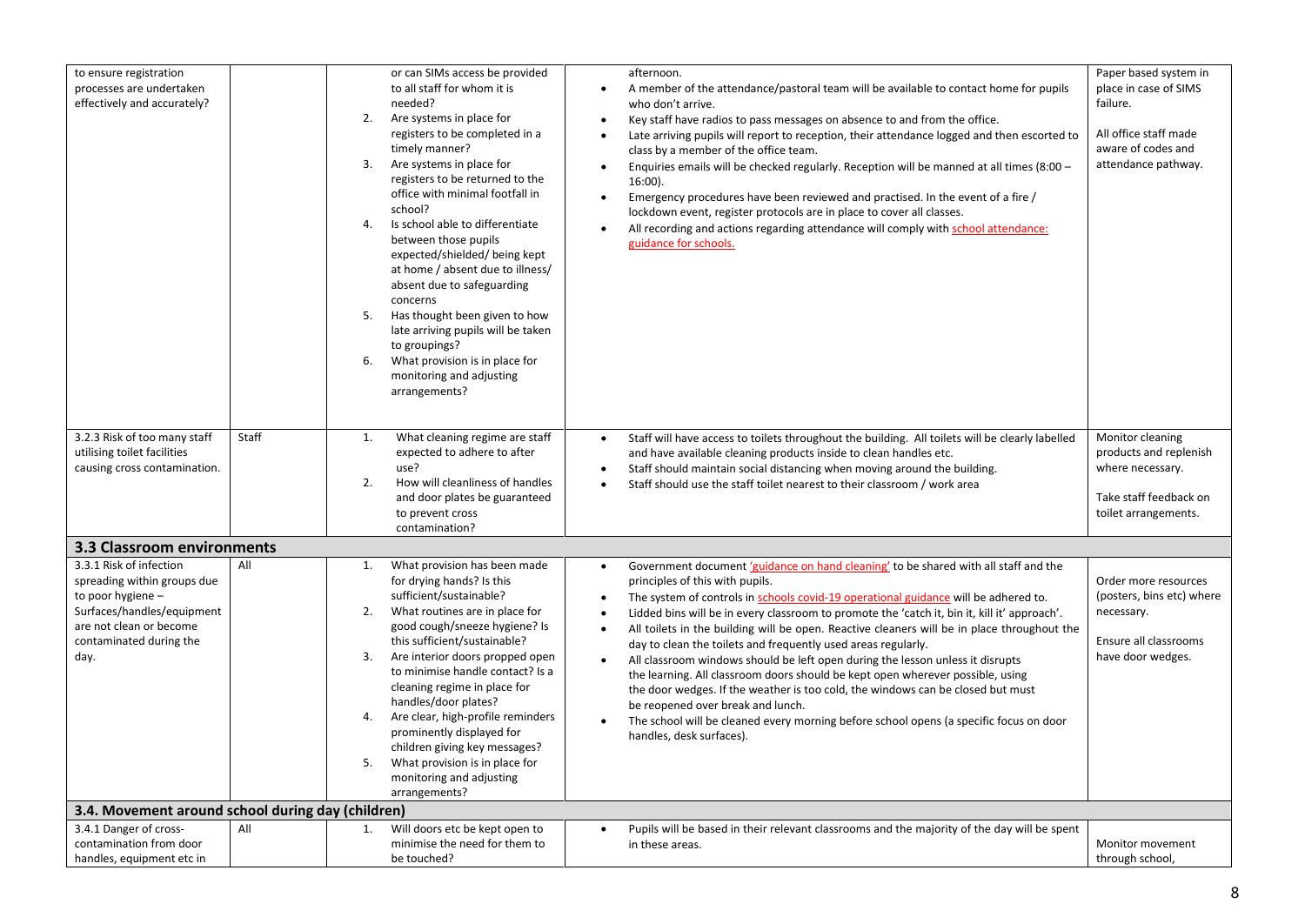| classroom, communal and<br>public areas                                                                                                                      |     | 2.<br>What cleaning regime will be<br>needed in order to ensure that<br>handles and door plates are not<br>sources of cross contamination?<br>What hand cleaning regime will<br>3.<br>be implemented to minimise<br>the risk of cross contamination<br>from outside the classroom - eg<br>provision of sanitiser/soap?<br>How will this be labelled/clearly<br>4.<br>communicated to pupils?<br>5.<br>What provision is in place for<br>monitoring and adjusting<br>arrangements? | $\bullet$<br>$\bullet$<br>$\bullet$<br>$\bullet$<br>$\bullet$<br>$\bullet$                                | Pupils will need to move to the relevant halls (and other areas) for assemblies, PE, ICT,<br>break times etc. This should be done whilst avoiding movement with other classes.<br>Pupils must attend school in full school uniform as expected by the latest government<br>guidance what parents and carers need to know about schools and colleges during the<br>covid-19 outbreak.<br>Doors will be kept open to reduce the need to touch door handles. Cleaning of spaces<br>will take place every morning and the reactive cleaner will clean frequently touched<br>surfaces during the day.<br>The site manager will ensure stock of cleaning products is monitored and refilled where<br>necessary.<br>The importance of hand washing is communicated to parents via letter and posters will<br>be displayed throughout the academy highlighting hand washing protocols.<br>Pupils will not be allowed out of the classroom unsupervised at any time. In an<br>emergency the radio system will be used and SLT / pastoral / office staff will<br>collect/escort the pupil.                     | especially at potentially<br>busy times.<br>Keep system under<br>review and adjust if<br>necessary.<br>Ensure tape is ordered<br>where necessary.<br>Monitor hand washing<br>before lunch and at<br>break times. |
|--------------------------------------------------------------------------------------------------------------------------------------------------------------|-----|-----------------------------------------------------------------------------------------------------------------------------------------------------------------------------------------------------------------------------------------------------------------------------------------------------------------------------------------------------------------------------------------------------------------------------------------------------------------------------------|-----------------------------------------------------------------------------------------------------------|------------------------------------------------------------------------------------------------------------------------------------------------------------------------------------------------------------------------------------------------------------------------------------------------------------------------------------------------------------------------------------------------------------------------------------------------------------------------------------------------------------------------------------------------------------------------------------------------------------------------------------------------------------------------------------------------------------------------------------------------------------------------------------------------------------------------------------------------------------------------------------------------------------------------------------------------------------------------------------------------------------------------------------------------------------------------------------------------------|------------------------------------------------------------------------------------------------------------------------------------------------------------------------------------------------------------------|
| 3.4.2 Danger of Cross<br>contamination in communal<br>facilities                                                                                             | All | What provision is in place for<br>1.<br>monitoring and adjusting<br>arrangements?                                                                                                                                                                                                                                                                                                                                                                                                 | $\bullet$<br>$\bullet$<br>$\bullet$<br>$\bullet$<br>$\bullet$<br>$\bullet$                                | Lunchtimes will be staggered into EYFS, KS1, LKS2 and UKS2 to avoid larger numbers in the<br>hall at any one time.<br>Break times are staggered by key stage.<br>Face coverings are advised for staff on corridors and communal spaces within school<br>Parents and carers will be urged to drop their child off and leave promptly.<br>Pupils must attend school in full school uniform as expected by the latest government<br>guidance what parents and carers need to know about schools and colleges during the<br>covid-19 outbreak.<br>Pastoral / safeguarding officer will be on hand to ensure corridor rules are adhered to.<br>Doors will be kept open to reduce the need to touch door handles. Cleaning of spaces<br>will take place every morning.                                                                                                                                                                                                                                                                                                                                     | Keep the lunch<br>arrangement under<br>review - if it becomes<br>too busy, consider<br>staggering further or<br>altering entrance and<br>exit procedures.                                                        |
| 3.5 Safeguarding / First Aid<br>3.5.1 Risk of increased                                                                                                      |     |                                                                                                                                                                                                                                                                                                                                                                                                                                                                                   |                                                                                                           |                                                                                                                                                                                                                                                                                                                                                                                                                                                                                                                                                                                                                                                                                                                                                                                                                                                                                                                                                                                                                                                                                                      |                                                                                                                                                                                                                  |
| safeguarding/pastoral<br>needs following self-<br>isolation - risk of pastoral<br>worker/ safeguarding lead<br>cross contaminating<br>individuals and groups | All | What provision has been made<br>1.<br>for pastoral/ safeguarding<br>support?<br>2.<br>Have reporting lines been<br>reinforced?<br>3.<br>How will pastoral support be<br>provided while maintaining<br>social distancing - can outside<br>spaces be utilised?<br>What consideration has been<br>4.<br>made to access by social<br>workers/Early Help etc-how<br>will this be managed?<br>5.<br>What provision is in place for<br>monitoring and adjusting<br>arrangements?         | $\bullet$<br>$\bullet$<br>$\bullet$<br>$\bullet$<br>$\bullet$<br>٠<br>$\bullet$<br>$\bullet$<br>$\bullet$ | Staff will be briefed around the need to be vigilant to concerns over student wellbeing.<br>Remind all staff of safeguarding responsibilities and reporting lines.<br>CPOMS to be used to note and report any emerging safeguarding concerns -<br>safeguarding leads to contact appropriate agencies where necessary.<br>Pastoral programme is ongoing. Activities and counselling will be provided by the<br>pastoral lead and child need identified quickly.<br>Pastoral activities to utilise hall, pastoral office and outdoor space as appropriate.<br>All safeguarding training is up to date and reporting will follow the established channels<br>to the safeguarding team.<br>First aid training up to date and first aid kits checked around school.<br>Designated first aiders in class and out of class identified.<br>All visitors to school will report to reception and sign in. If a LFT test has been taken<br>before coming into school, this will be noted.<br>Visitors will be asked to look at this risk assessment before coming into school<br>(emergency visitors excepted). | All safeguarding<br>(including KCSIE 2021)<br>training kept up to date.<br>Monitor first aid training<br>and arrange updates<br>where necessary.                                                                 |
| 3.6 Suspected / Confirmed Cases                                                                                                                              |     |                                                                                                                                                                                                                                                                                                                                                                                                                                                                                   |                                                                                                           |                                                                                                                                                                                                                                                                                                                                                                                                                                                                                                                                                                                                                                                                                                                                                                                                                                                                                                                                                                                                                                                                                                      |                                                                                                                                                                                                                  |
| 3.6.1 Risk of contamination<br>spreading as symptomatic<br>child continues to mix with<br>staff / children                                                   | All | Has a clear message been<br>1.<br>communicated to all<br>stakeholders that any child with<br>a raised temperature or cough<br>will be sent home?<br>Have good hygiene systems<br>2.                                                                                                                                                                                                                                                                                               | $\bullet$<br>$\bullet$                                                                                    | Anyone displaying symptoms will be sent home immediately and asked to take a lateral<br>flow test. They will be asked to inform the school of the result.<br>Any child found to be positive for Covid-19 must self-isolate for at least 5 days and<br>anyone identified as being in close contact will have daily LFT tests. If any of these return<br>a positive result, then self-isolation will begin.                                                                                                                                                                                                                                                                                                                                                                                                                                                                                                                                                                                                                                                                                            | Ensure staff are aware<br>of the new<br>arrangements for self-<br>isolation.                                                                                                                                     |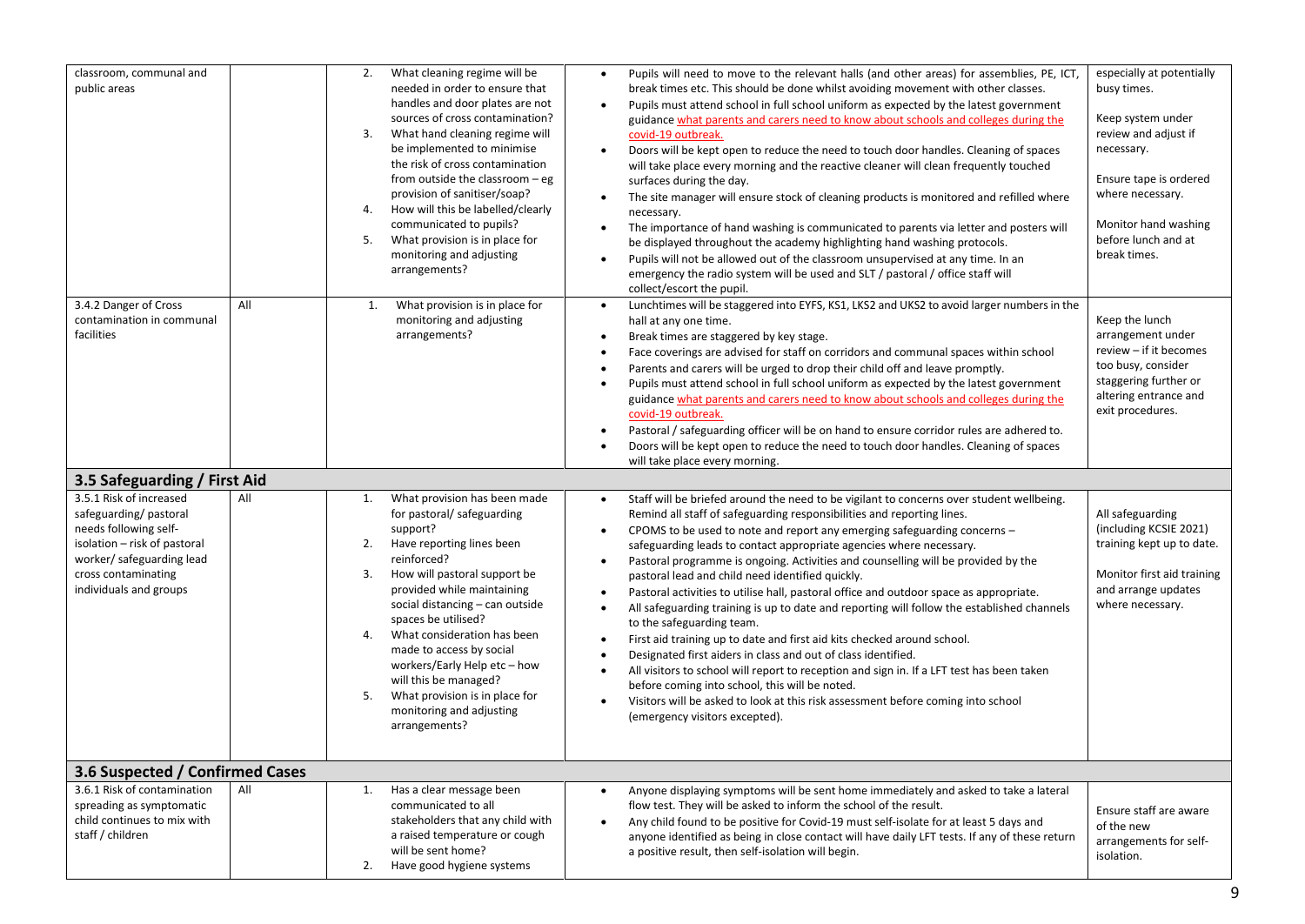|                                                                                                                              |     | been put in place to ensure<br>basic sneeze/cough/hand<br>hygiene is consistently adopted?<br>Has a well-ventilated area been<br>3.<br>allocated to 'hold' children with<br>symptoms in isolation until they<br>can be collected?<br>What arrangements are in place<br>4.<br>for supervision while a child is in<br>the isolation space?<br>What provision is in place for<br>5.<br>monitoring and adjusting<br>arrangements?       | If the pupil cannot be picked up straight away, they will be isolated either in the<br>$\bullet$<br>sheltered corridor (outside) or in the PPA room with the door and window open (inside).<br>If the pupil needs to go to the toilet while waiting to be collected, they should use a<br>$\bullet$<br>separate toilet if possible (disabled upstairs). The toilet should be cleaned and<br>disinfected using standard cleaning products before being used by anyone else.<br>This message will be communicated to all staff, parents and governors. We will continue<br>$\bullet$<br>to liaise with the member of staff / pupil on their condition and eventual return to<br>school.<br>Confirmed cases will be contacted by NHS Track and Trace with close contacts being<br>$\bullet$<br>identified by them. Any close contact must take daily LFT tests. If these are negative, the<br>child continues to attend school. If a positive result is obtained, the child should self-<br>isolate. All procedures regarding tracing close contacts and isolation will be adhered to as<br>in schools covid-19 operational guidance including section 4 of the controls.<br>If a pupil or staff member has self-isolated for 5 days and has had a negative LFT test on<br>$\bullet$<br>both days 5 and 6, then they can return to school on or after day 6.<br>If a member of staff displays symptoms they should leave the academy immediately and<br>$\bullet$<br>take a lateral flow test. Staff should inform the academy of the result.<br>Any individual who has symptoms should follow the when to self-isolate and what to do<br>$\bullet$<br>guidance.                                                                                                                                                                                     | Continue to monitor<br>twice weekly LFT tests<br>for staff.<br>Ensure cleaning<br>products in isolation<br>areas are replenished.                                 |  |
|------------------------------------------------------------------------------------------------------------------------------|-----|-------------------------------------------------------------------------------------------------------------------------------------------------------------------------------------------------------------------------------------------------------------------------------------------------------------------------------------------------------------------------------------------------------------------------------------|---------------------------------------------------------------------------------------------------------------------------------------------------------------------------------------------------------------------------------------------------------------------------------------------------------------------------------------------------------------------------------------------------------------------------------------------------------------------------------------------------------------------------------------------------------------------------------------------------------------------------------------------------------------------------------------------------------------------------------------------------------------------------------------------------------------------------------------------------------------------------------------------------------------------------------------------------------------------------------------------------------------------------------------------------------------------------------------------------------------------------------------------------------------------------------------------------------------------------------------------------------------------------------------------------------------------------------------------------------------------------------------------------------------------------------------------------------------------------------------------------------------------------------------------------------------------------------------------------------------------------------------------------------------------------------------------------------------------------------------------------------------------------------------------------------------------------------------------------|-------------------------------------------------------------------------------------------------------------------------------------------------------------------|--|
| 3.7 Health and Wellbeing                                                                                                     |     |                                                                                                                                                                                                                                                                                                                                                                                                                                     |                                                                                                                                                                                                                                                                                                                                                                                                                                                                                                                                                                                                                                                                                                                                                                                                                                                                                                                                                                                                                                                                                                                                                                                                                                                                                                                                                                                                                                                                                                                                                                                                                                                                                                                                                                                                                                                   |                                                                                                                                                                   |  |
| 3.7.1 Risk to staff mental<br>health and well-being<br>3.7.2 Risk to pupil mental<br>health and well-being                   | All | What is in place to reassure staff<br>1.<br>/ pupils they are working in as<br>safe an environment as<br>possible?<br>Have staff / pupils been asked<br>2.<br>what they need to feel safe?<br>What is in place to ensure that<br>3.<br>staff have opportunities for self-<br>referral to mental health<br>support?<br>What is in place to provide<br>4.<br>opportunities for confidential<br>conversations/counselling<br>sessions? | Communication with staff is prioritised to ensure clarity of procedures and reassurance<br>$\bullet$<br>around safety measures being put in place.<br>Children showing signs of poor mental health are identified and prioritised for<br>$\bullet$<br>counselling, pastoral activities and MAST sessions.<br>Staff suffering with mental health issues are advised to contact their GP initially, but<br>$\bullet$<br>there are counselling services available, including bereavement counselling through the<br>MAST service. Staff should contact a senior leader in school if they require this service<br>Wellbeing/mental health issues are discussed with pupils during PSHE/assemblies and at<br>$\bullet$<br>other appropriate opportunities.<br>Age-appropriate websites/resources are provided for pupils.<br>$\bullet$<br>Staff are directed to useful websites and resources that they might find helpful<br>$\bullet$<br>themselves.<br>Parents are informed if pupil mental health is deemed to be poor - they are informed of<br>$\bullet$<br>what school can do but also advised of outside agencies who can help.<br>Line managers stay in touch regularly with staff and check that they are well.<br>$\bullet$<br>Staff briefings and training focus on wellbeing, recognising the importance of their own<br>$\bullet$<br>wellbeing and that of their pupils.<br>Staff working from home help to provide remote learning for any pupils who are not at<br>$\bullet$<br>school.<br>Vulnerable pupils have individual risk assessments.<br>$\bullet$<br>Staff and pupils are considered as individuals and managed accordingly.<br>$\bullet$<br>Wellbeing and work-life balance are promoted with all staff.<br>$\bullet$<br>The school has access to trained staff who can deliver any bereavement counselling and<br>support. | Keep MAST places under<br>review and ensure<br><b>CPOMS</b> is monitored<br>regularly.<br>SLT discuss staff well-<br>being as part of the<br>agenda for meetings. |  |
| <b>3.8 Intimate Care</b>                                                                                                     |     |                                                                                                                                                                                                                                                                                                                                                                                                                                     |                                                                                                                                                                                                                                                                                                                                                                                                                                                                                                                                                                                                                                                                                                                                                                                                                                                                                                                                                                                                                                                                                                                                                                                                                                                                                                                                                                                                                                                                                                                                                                                                                                                                                                                                                                                                                                                   |                                                                                                                                                                   |  |
| 3.8.1 Pupil requires intimate<br>care because of toileting<br>issues - staff are potentially<br>exposed to additional risks. | All | Are there children with an<br>1.<br>existing intimate care plan<br>attending? What adjustments<br>have been made to the plan to<br>enable staff to be protected?                                                                                                                                                                                                                                                                    | Individual risk assessments have been completed to assess the needs of children who<br>require intimate care.<br>Intimate care area has been designated as near as possible to the child's classroom.                                                                                                                                                                                                                                                                                                                                                                                                                                                                                                                                                                                                                                                                                                                                                                                                                                                                                                                                                                                                                                                                                                                                                                                                                                                                                                                                                                                                                                                                                                                                                                                                                                             | Ensure PPE and cleaning<br>products are kept in<br>plentiful stock in areas                                                                                       |  |